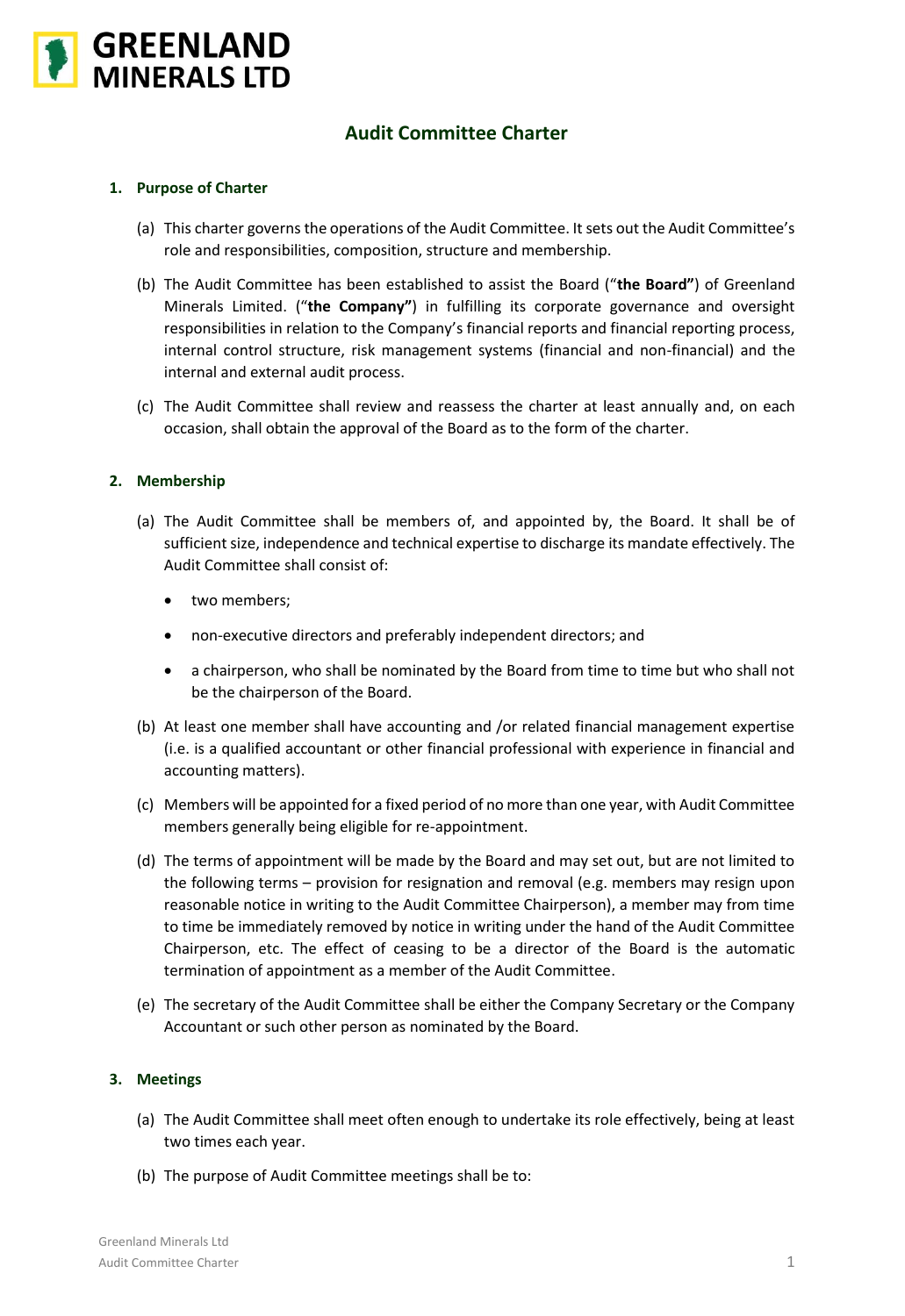

- review and approve external audit plans;
- update the external audit plans;
- review and approve financial reports; and
- review the effectiveness of the compliance function in general.
- (c) The Audit Committee shall meet in private session at least annually to assess management's effectiveness.
- (d) A quorum for any meeting will be 2 members. The Managing Director will be meeting to attend each meeting as an observer.
- (e) Special meetings may be convened as required. The Chairperson will call a meeting of the Audit Committee if requested to do so by any member of the Audit Committee, by the external auditors or by the Chairperson of the Board.
- (f) The Audit Committee may invite such other persons (e.g. staff, Company Accountant, external parties) to its meetings, as it deems necessary (whether on a permanent or ad hoc basis).
- (g) The proceedings of all meetings will be minuted and these will be included in the papers for the next Audit Committee meeting.

# **4. Authority**

- (a) The Board authorises the Audit Committee, within the scope of its responsibilities, to:
	- investigate any matter brought to its attention with full access to all books, records and facilities;
	- seek any information it requires from an employee (and all employees are directed to cooperate with any request made by the Audit Committee) or external parties;
	- obtain outside accounting, legal, compliance, risk management or other professional advice as it determines necessary to carry out its duties; and
	- ensure the attendance of Company officers at meetings as it thinks appropriate.

## **5. Duties and Responsibilities**

## **5.1. Understanding the Company's Business**

The Audit Committee shall ensure it understands the Company's structure, business and controls to ensure that it can adequately assess the significant risks faced by the Company.

## **5.2. Financial Reporting**

The Audit Committee's primary responsibility is to oversee the Company's financial reporting process on behalf of the Board and to report the results of its activities to the Board. The Audit Committee shall:

- (a) review the Company's financial statements to determine whether they are accurate and complete and make any necessary recommendations to the Board;
- (b) review significant accounting policies adopted by the Company to ensure compliance with International Financial Reporting Standard and generally accepted accounting principles;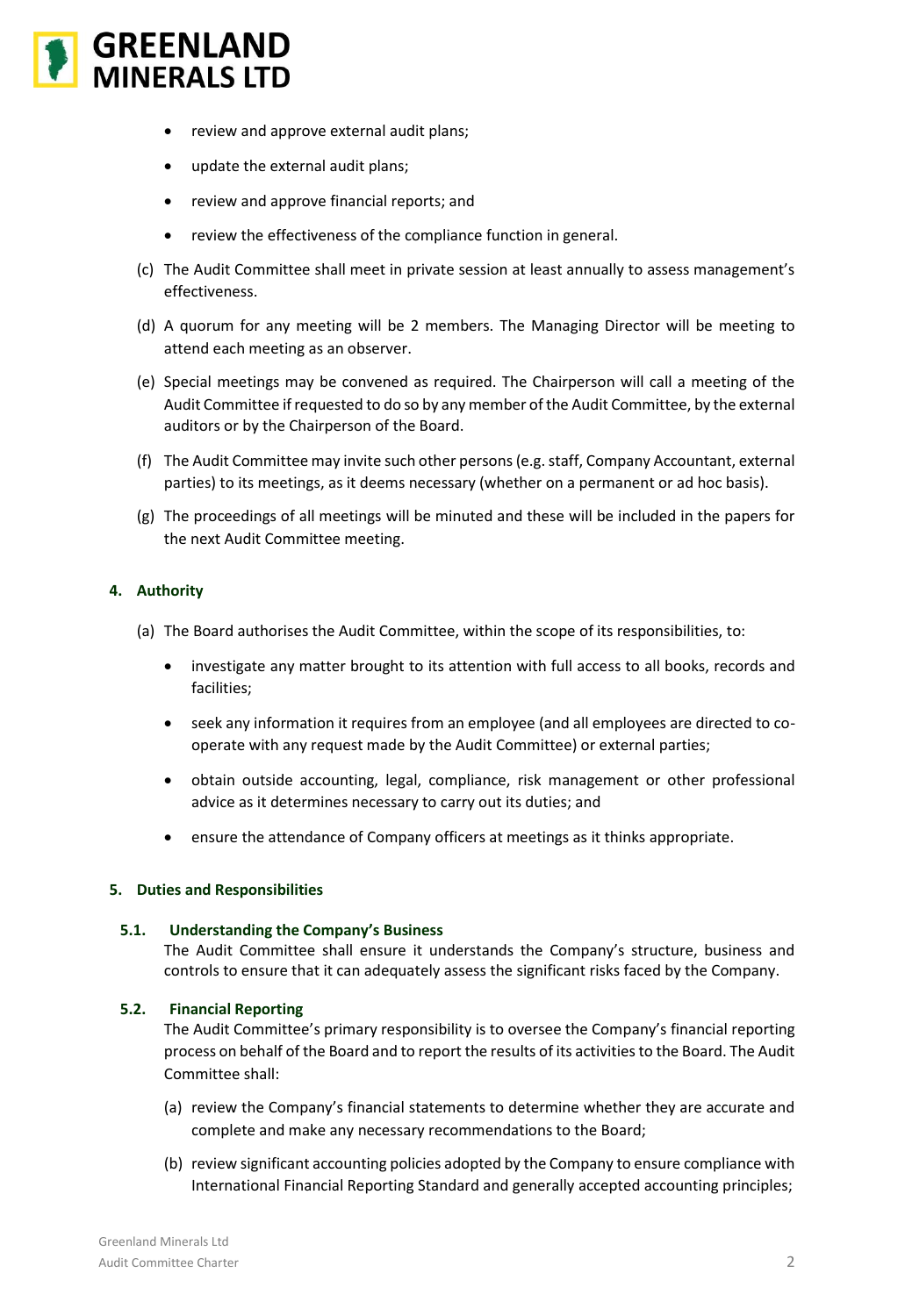

- (c) consider financial matters relevant to half reporting in a timely matter; and
- (d) review other financial information distributed externally as required.

# **6. Reporting to the Board**

- (a) The Audit Committee shall regularly report to the Board on all matters relevant to the Audit Committee's role and responsibilities.
- (b) The chairperson will report and as appropriate make recommendations to the Board after each meeting of the Audit Committee on matters dealt with by the Audit Committee.
- (c) As and when appropriate, the Audit Committee will seek direction and guidance from the Board on audit, risk management and compliance matters.
- (d) The Audit Committee shall ensure that the Board is made aware of audit, financial reporting, internal control, risk management and compliance matters which may significantly impact upon the Company in a timely manner.

## **7. Assessment of Accounting, Financial and Internal Controls**

- (a) Periodically, the Audit Committee shall meet separately with management and the external auditors to discuss:
	- (i) the adequacy and effectiveness of the accounting and financial controls, including the Company's policies and procedures to assess, monitor, and manage business risk, and legal and ethical compliance programs; and
	- (ii) issues and concerns warranting Audit Committee attention, including but not limited to their assessments of the effectiveness of internal controls and the process for improvement.
- (b) The Audit Committee shall provide sufficient opportunity for the external auditors to meet privately with the members of the Audit Committee. The Audit Committee shall review with the external auditor any audit problems or difficulties and management's response.
- (c) The Audit Committee shall receive regular reports from the external auditor on the critical policies and practices of the Company, and all alternative treatments of financial information within generally accepted accounting principles that have been discussed with management.

## **8. Appointment of External Auditors and Scope of External Audit**

- (a) The Audit Committee shall make recommendations to the Board on the appointment, reappointment or replacement, remuneration, monitoring of effectiveness and independence of the external auditors and resolution of disagreements between management and the auditor regarding financial reporting.
- (b) The Audit Committee shall discuss with the external auditors the overall scope of the external audit, including identified risk areas and any additional agreed-upon procedures.

## **9. Pre-approval of Audit and Non-audit Services Provided by External Auditors**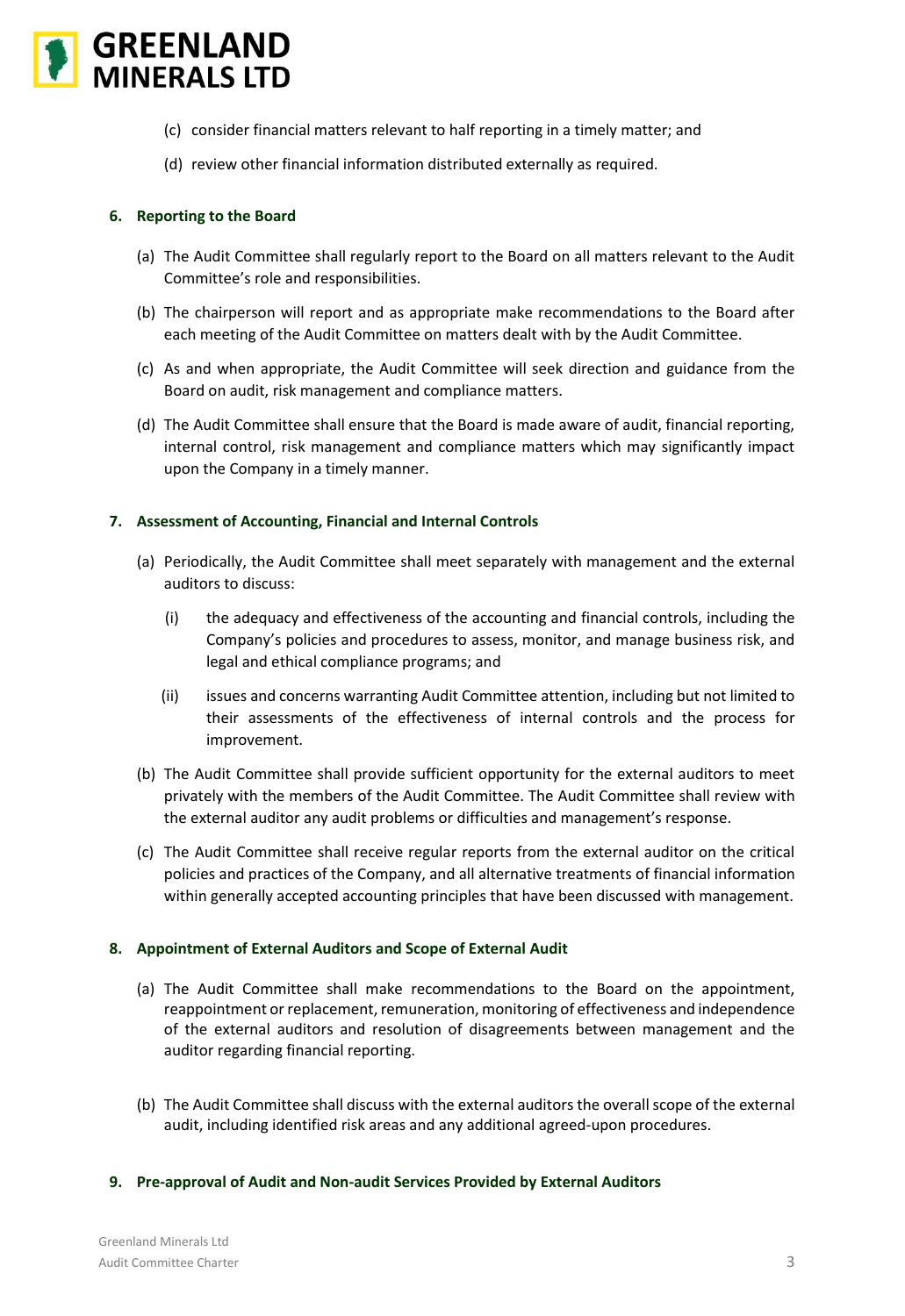

- (a) The Audit Committee shall pre-approve all audit and non-audit services provided by the external auditors and shall not engage the external auditors to perform any non-audit / assurance services that may impair or appear to impair the external auditor's judgment or independence in respect of the Company.
- (b) The Audit Committee may delegate pre-approval authority to a member of the Audit Committee. The decisions of any Audit Committee member to whom pre-approval authority is delegated must be presented to the full Audit Committee at its next scheduled meeting.

#### **10. Assessment of the External Audit**

- (a) The Audit Committee, at least on an annual basis, shall obtain and review a report by the external auditors, describing (or meet, discuss and document the following with them):
	- (i) The Audit firm's internal quality control procedures.
	- (ii) Any material issues raised by the most recent internal quality control review, or peer review, of the audit firm, or by any enquiry or investigation by governmental or professional authorities, within the preceding five years, respecting one or more independent audits carried out by the firm, and any steps taken to deal with any such issues.
	- (iii) All relationships between the external auditor and the Company (to assess the auditor's independence).
- (b) The Audit Committee shall set clear hiring polices for employees or former employees of the external auditor in order to prevent the impairment or perceived impairment of the external auditor's judgment or independence in respect of the Company.
- (c) The Audit Committee shall review and assess the independence of the external auditor, including but not limited to any relationships with the Company or any other entity that may impair or appear to impair the external auditor's judgment or independence in respect of the Company.

#### **11. Compliance with Laws and Regulations**

- (a) The Audit Committee shall gain an understanding of the current areas of greatest compliance risk (financial and no-financial) and review these areas on a regular basis.
- (b) The Audit Committee shall obtain regular updates from management, the Company's legal counsel, auditors and any external parties as it thinks fit regarding audit, risk management and compliance matters. It shall regularly review existing compliance systems and consider any deficiencies in compliance risk measures.
- (c) The Audit Committee shall review any legal matters which could significantly impact the Company's compliance and risk management systems, and any significant compliance and reporting issues, including any recent internal regulatory compliance reviews and reports.
- (d) The Audit Committee shall review the effectiveness of the compliance function at least annually, including the system for monitoring compliance with laws and regulations and the results of management's investigations and follow-ups (including disciplinary action) of any fraudulent acts or non-compliance.